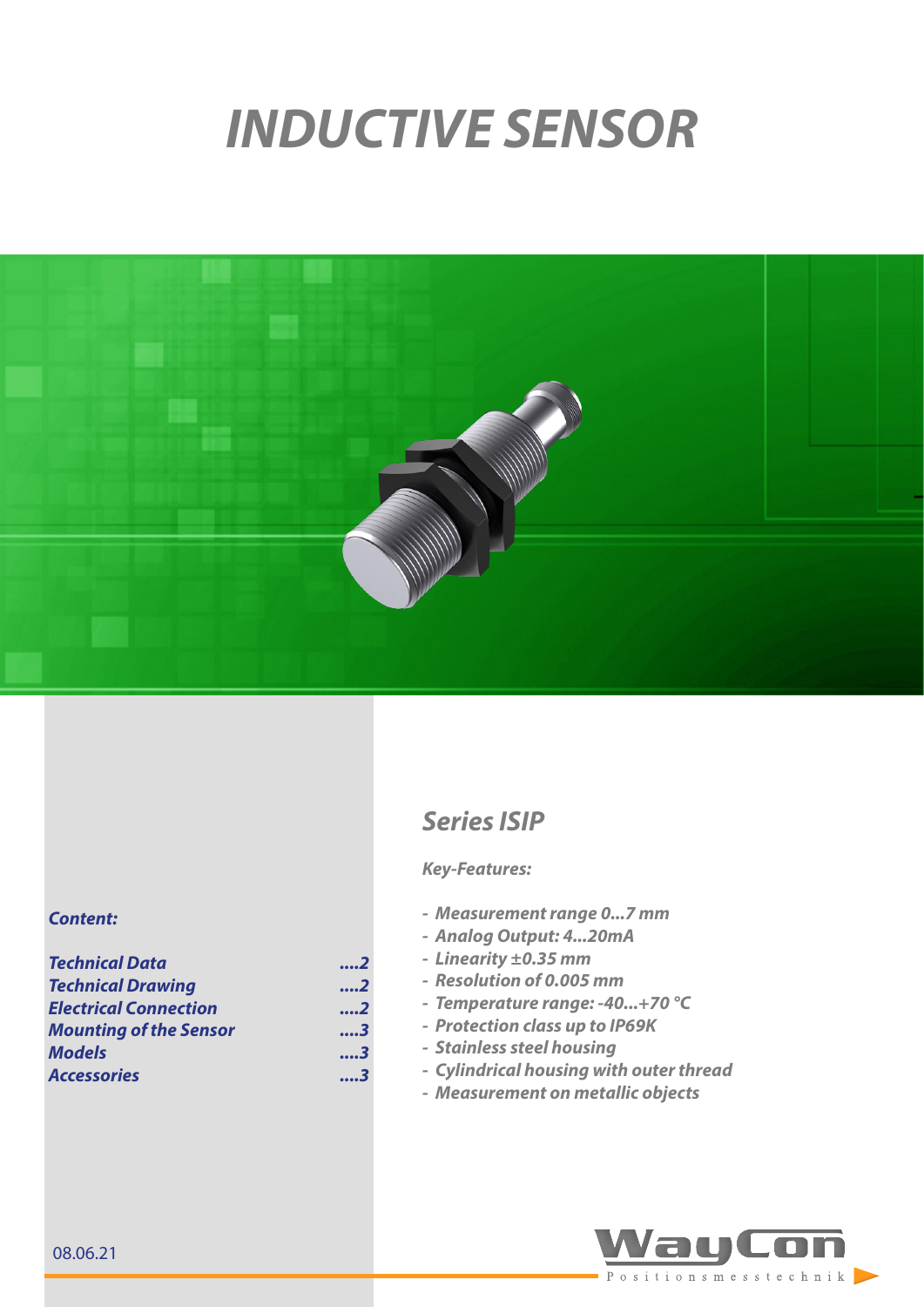## <span id="page-1-0"></span>**TECHNICAL DATA**

| [mm]                      | 07                                                                            |
|---------------------------|-------------------------------------------------------------------------------|
| [mm]                      | ±0.35                                                                         |
| [mm]                      | static: < 0.005, dynamic: < 0.01                                              |
| [mm]                      | < 0.015                                                                       |
| [ms]                      | < 2                                                                           |
| [mA]                      | 420                                                                           |
| [VDC]                     | 15.30                                                                         |
| [mA]                      | 40                                                                            |
| $[\Omega]$                | 3301000                                                                       |
|                           | yes                                                                           |
|                           | yes                                                                           |
|                           | <b>IP68 / IP69K</b>                                                           |
| [°C]                      | $-40+70$                                                                      |
| $\lceil{^{\circ}C}\rceil$ | $+70+85$ (30 min / day)                                                       |
| [%]                       | ±10                                                                           |
|                           | EN 61373:2010 (category 3), 5 h per axis (14.4 gRMS, 10500 Hz, EN 60068-2-64) |
|                           | EN 61373:2010 (category 3), 10 bumps per axis (100 g, 6 ms, EN 60068-2-27)    |
|                           | quasi-flush                                                                   |
|                           | housing: stainless steel 1.4404 (V4A), sensing face: LCP                      |
|                           | connector M12, 4 pins                                                         |
| [Nm]                      | 55                                                                            |
|                           |                                                                               |

## **TECHNICAL DRAWING**



# **ELECTRICAL CONNECTION**



**- 2 -**